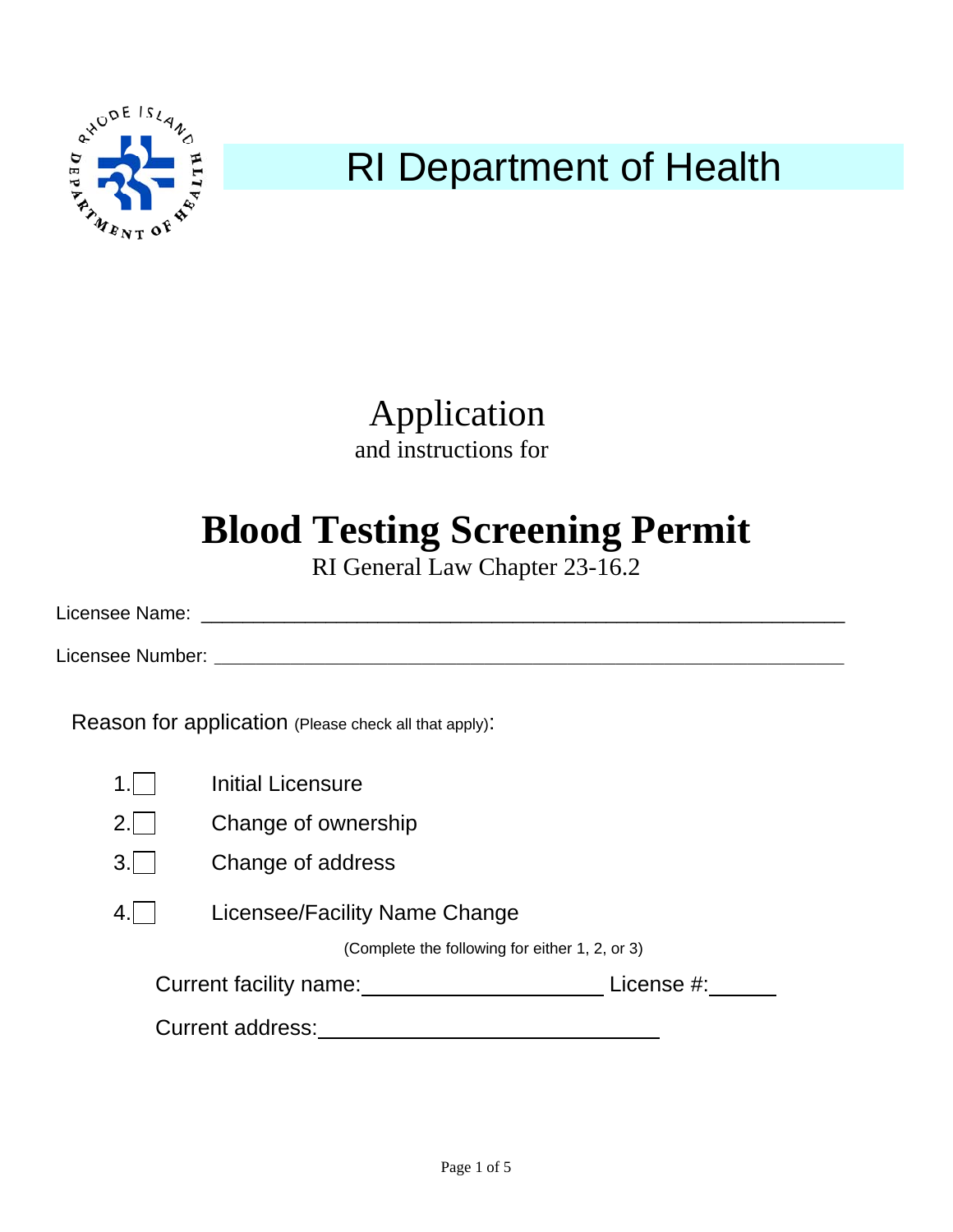

## **INSTRUCTIONS**

- Please answer all questions. Do not leave blanks. Incomplete forms will be returned to you and your license/permit will not be issued. Please use a ballpoint pen.
- The fee for this application is \$70.00
- Make your check/money order payable to "General Treasurer, State of Rhode Island". Do not send cash.
- Sign the completed application, return it with the required fee and mail to:

 Rhode Island Department of Health 3 Capitol Hill, Room 306 Providence, RI 02908-5097.

- If you have any questions concerning this application, call the office of Facilities Regulations at (401) 222-2566.
- Licensure/permit application materials are public records as mandated by Rhode Island law and may be made available to the public, unless otherwise prohibited by State or Federal law.
- **You must attach a current printed list of all direct and indirect owners whether individual partnership, limited partnership, limited liability company, or corporation with percent of ownership. If a corporation, this list must also include all officers, directors and other persons of any subsidiary corporation owning stock.**
- **Also, you must attach a written description of the program as described in Sections 3.1, c, l thru ix, as specified in the latest Rules and Regulations Pertaining to permits for Screening Programs (R23-16.2-SCRE).**

**Attachments:** Please label and staple each separate attachment and securely affix all attachments to this application.

## **Please complete the following:**

| License/permit Sub-Type:<br>Please select one                                                                                                                                                      | Profit<br>Non-Profit                                                                                                                                                                                                           |
|----------------------------------------------------------------------------------------------------------------------------------------------------------------------------------------------------|--------------------------------------------------------------------------------------------------------------------------------------------------------------------------------------------------------------------------------|
| <b>Medical Director</b><br>Information:<br>Please provide the name<br>of the Medical Director for<br>this site.<br>Note: This section must<br>be completed as a<br>requirement for your<br>permit. | RI License Number: North and the state of the state of the state of the state of the state of the state of the                                                                                                                 |
| <b>Federal CLIA Provider</b><br><b>Number</b>                                                                                                                                                      | Federal CLIA Provider Number: North Care and Security and Security and Security and Security and Security and Security and Security and Security and Security and Security and Security and Security and Security and Security |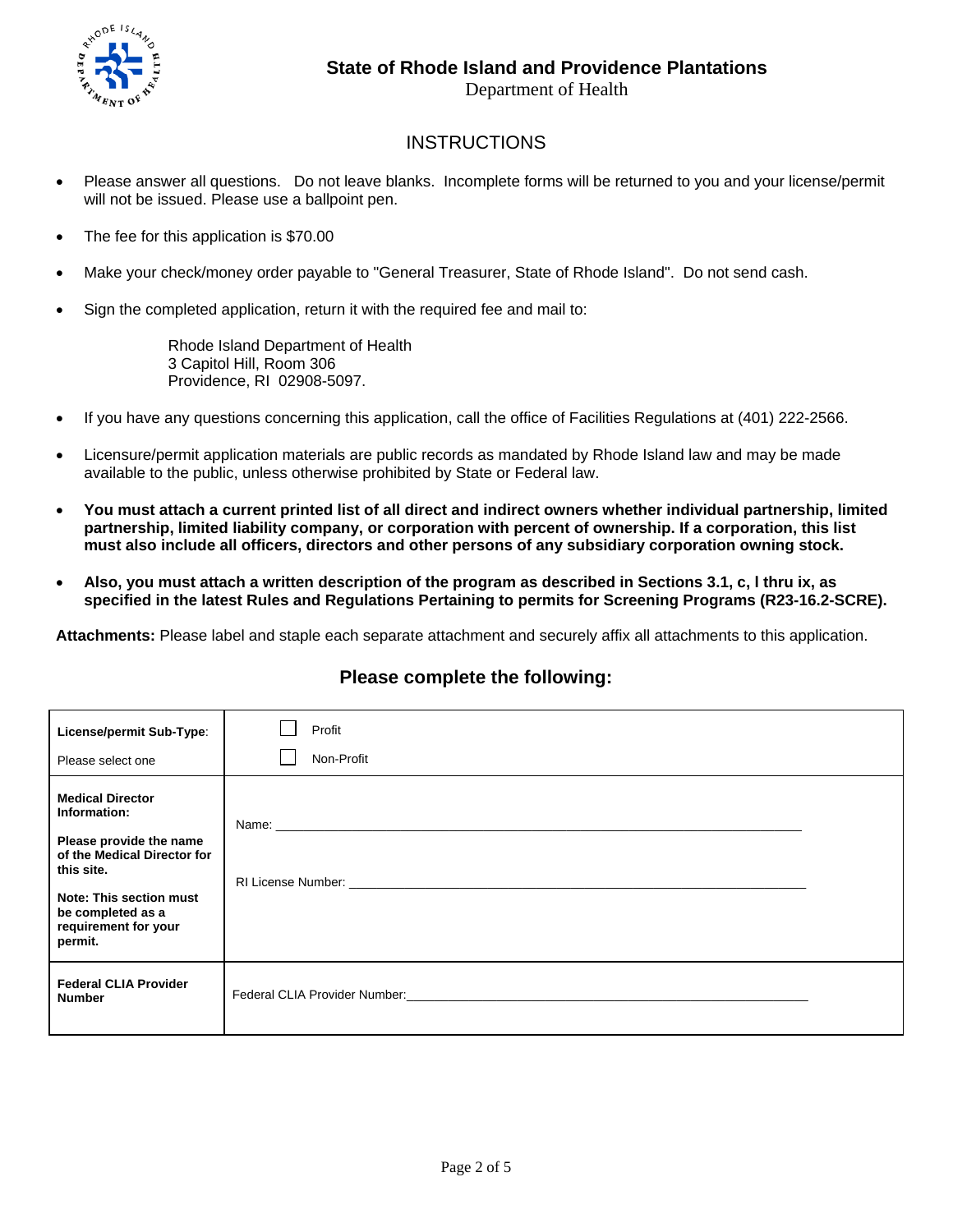

| <b>Facility Name:</b>                                                                                                                                                                                                                                |                                                                                                 |                                                                                       |
|------------------------------------------------------------------------------------------------------------------------------------------------------------------------------------------------------------------------------------------------------|-------------------------------------------------------------------------------------------------|---------------------------------------------------------------------------------------|
| Please provide the name of<br>the facility (as known to the<br>public).                                                                                                                                                                              |                                                                                                 |                                                                                       |
| <b>Facility Contact Person:</b><br>Please provide the name<br>and telephone number of a<br>person we can contact<br>concerning this facility.                                                                                                        | Name:<br>Phone Number: ( )                                                                      |                                                                                       |
| <b>Facility Mailing</b><br>Information:<br>Please provide the mailing<br>information for all<br>communication regarding<br>this license/permit.<br>(Not published on<br><b>HEALTH</b> website).                                                      |                                                                                                 |                                                                                       |
|                                                                                                                                                                                                                                                      |                                                                                                 |                                                                                       |
| <b>Facility Location</b><br>Information:<br>Please provide the location<br>information for this facility.<br>(Published on HEALTH)<br>website).                                                                                                      |                                                                                                 |                                                                                       |
| <b>Ownership Type:</b><br>Please check ONE                                                                                                                                                                                                           | $\overline{\phantom{0}}$<br>Corporation<br><b>Governmental Entity</b><br>Partnership<br>Partner | <b>Limited Liability Company</b><br>Sole Proprietorship<br><b>Limited Partnership</b> |
| <b>Ownership Information:</b><br>Please provide the<br>ownership information for<br>the Sole Proprietorship,<br>Partnership, Limited<br>Partnership, Corporation,<br>Limited Liability Company or<br>Governmental Entity per<br>page 2 instructions. |                                                                                                 |                                                                                       |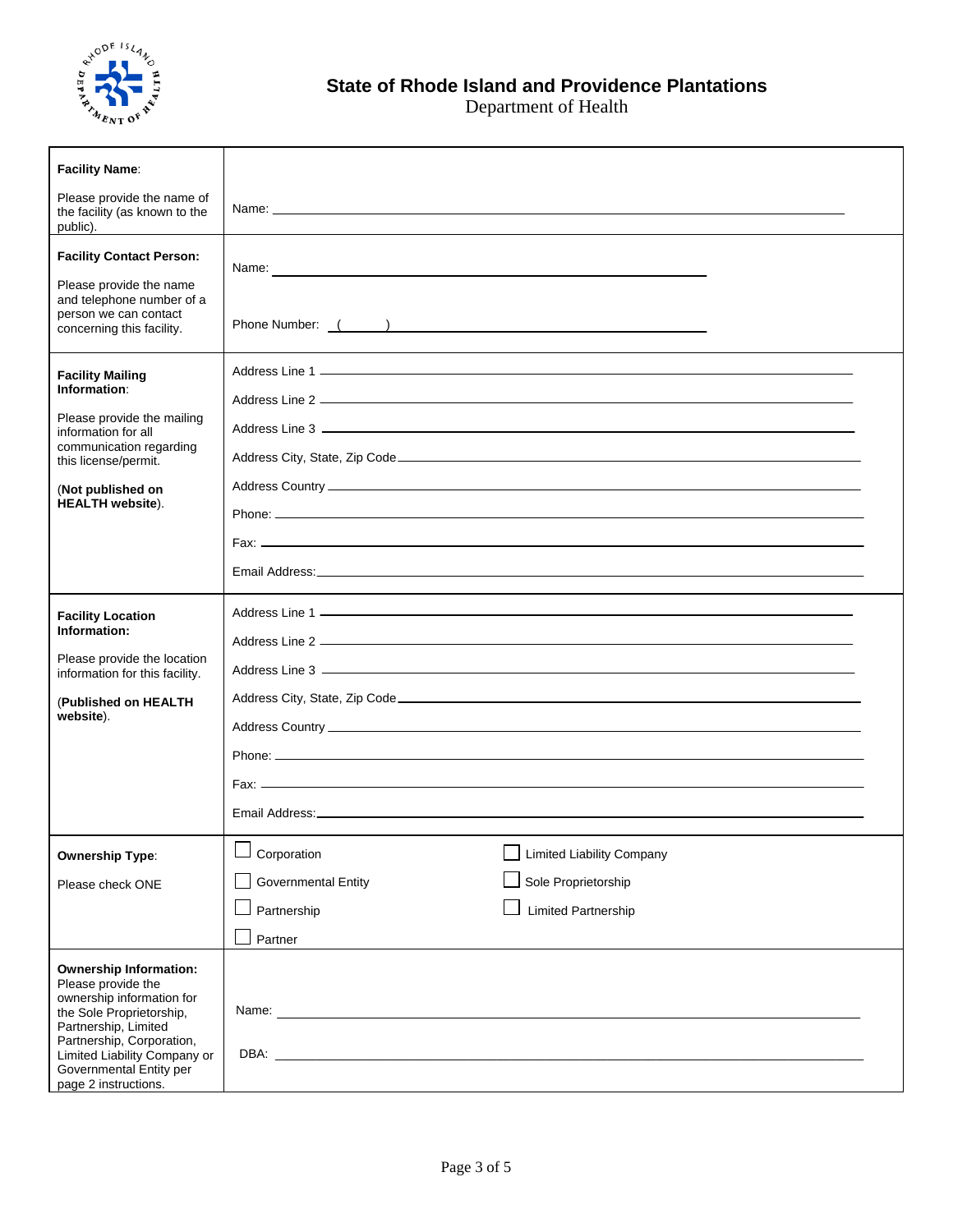

| <b>Ownership Address</b><br>Information:<br>Please provide the address<br>and telephone number(s) of<br>the Sole Proprietorship,<br>Partnership, Limited<br>Partnership, Corporation,<br>Limited Liability Company or<br>Governmental Entity. | Address Line 2 <b>Contract Contract Contract Contract Contract Contract Contract Contract Contract Contract Contract Contract Contract Contract Contract Contract Contract Contract Contract Contract Contract Contract Contract</b><br>Address City, State, Zip Code<br>Fax: $\overline{\phantom{a}}$                                                                                                                                                      |
|-----------------------------------------------------------------------------------------------------------------------------------------------------------------------------------------------------------------------------------------------|-------------------------------------------------------------------------------------------------------------------------------------------------------------------------------------------------------------------------------------------------------------------------------------------------------------------------------------------------------------------------------------------------------------------------------------------------------------|
| Parent Organization,<br><b>Group Affiliation:</b><br>Please complete this section<br>if there is any parent<br>organization, group<br>affiliation or other entity that<br>is on the top of the<br>Facility/agency control                     | Name of Organization <b>Construction Manual Construction Construction Construction</b><br>Address Line 2<br>Address City, State, Zip Code<br><u> 1989 - Andrea Branden, amerikansk politik (d. 1989)</u><br>Email Address:                                                                                                                                                                                                                                  |
| <b>Land/Building Info:</b><br>If the owner of the land and<br>building is other than the<br>operator of this<br>agency/facility, please<br>complete the following:                                                                            | Address Line 1<br>and the control of the control of the control of the control of the control of the control of the control of the<br>Address Line 2 and 2 and 2 and 2 and 2 and 2 and 2 and 2 and 2 and 2 and 2 and 2 and 2 and 2 and 2 and 2 and 2<br>Address Line 3<br><u> 1989 - Andrea Andrew Maria (h. 1989).</u><br>Address City, State, Zip Code <b>Constant Construct Constant Constant Construct Constant Constant Constant Constant</b><br>Phone |
| On-site supervisor (s)<br>Please list the name(s) and<br>qualifications of the on-site<br>supervisor(s).                                                                                                                                      |                                                                                                                                                                                                                                                                                                                                                                                                                                                             |
| <b>Screening Tests:</b><br>Please select the specific<br>screening tests to be offered                                                                                                                                                        | Glucose<br>Hematocrit<br>Hemoglobin<br>Cholesterol<br>$\Box$ HDL<br>Triglyceride                                                                                                                                                                                                                                                                                                                                                                            |